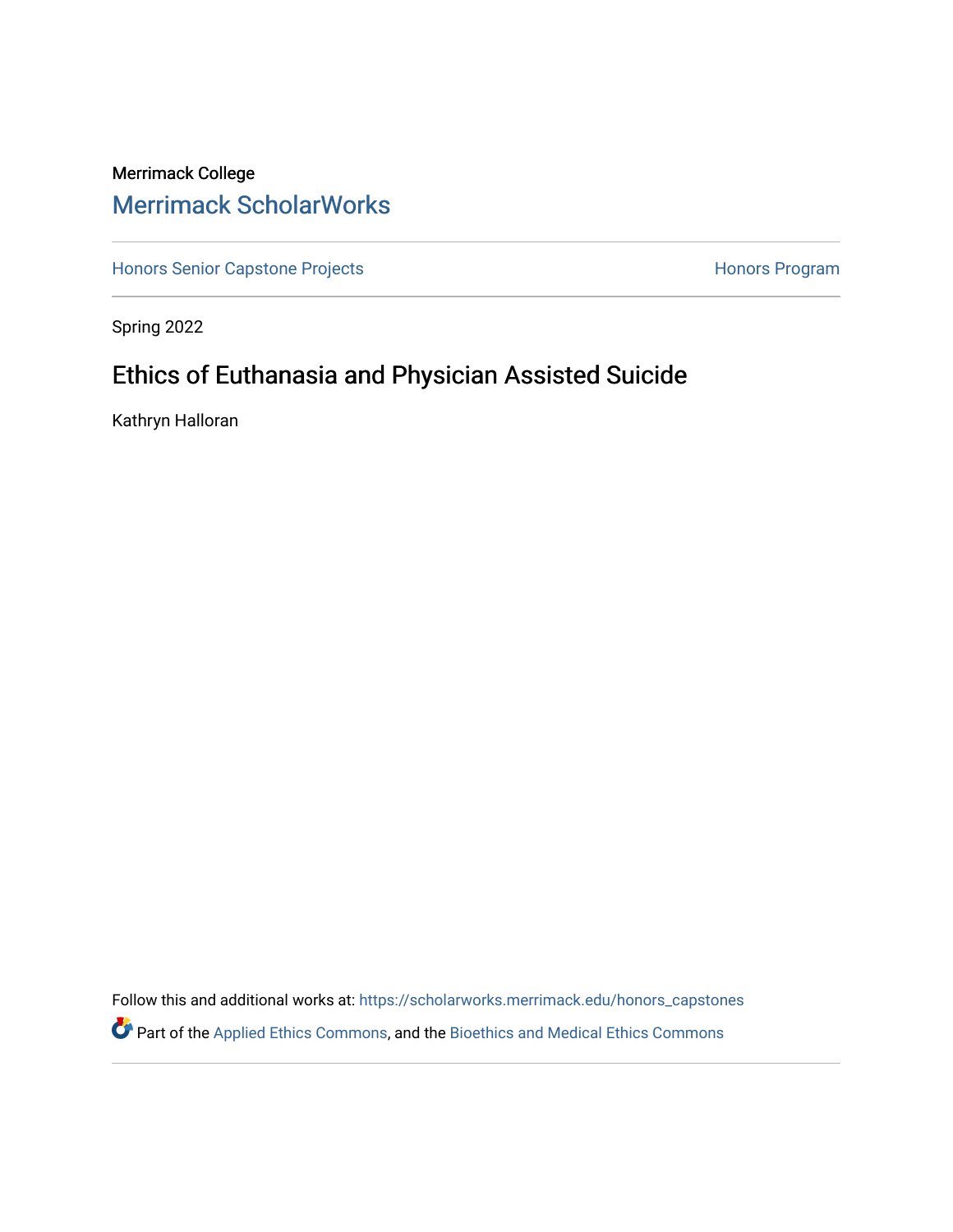Ethics of Euthanasia and Physician Assisted Suicide

Kathryn Halloran

Merrimack College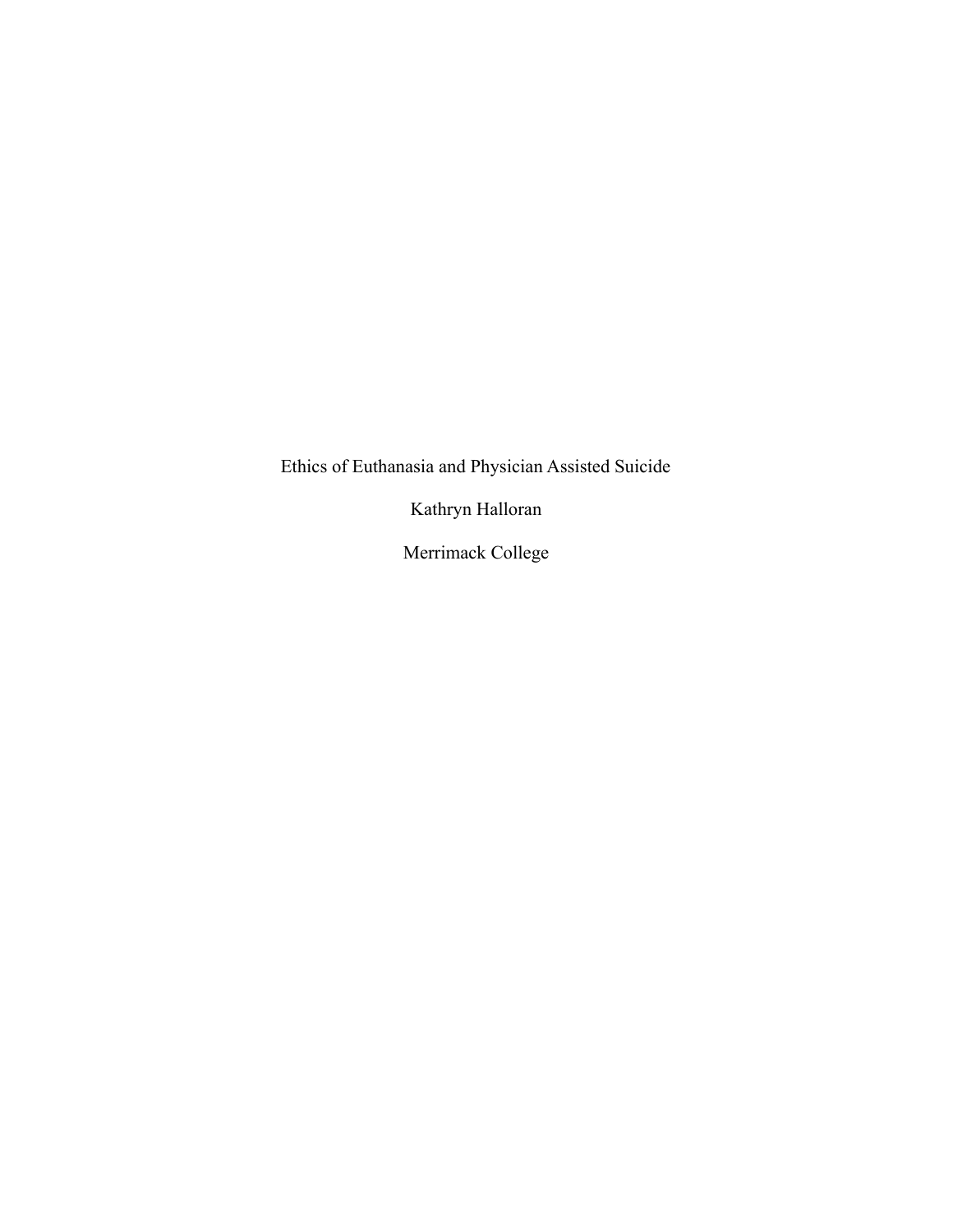#### Abstract

A highly debated topic in the healthcare industry has been the morality behind Physician Assisted Suicide and other end of live care options. PAS and euthanasia have been around for decades, however not until 1997 was it legally permissible in the United States. Oregon's "Death with Dignity Act" allows doctors and physicians to legally prescribe patients who qualify with lethal drugs for the sole purpose of ending their life. This bill created much controversy and is still a heated topic of discussion today. I will be outlying the PAS processes seen in three countries, including the United States, The Netherlands, and Canada, along with exploring the qualifications and statistics for each. I will then explore the bioethical approaches of three philosophers, them being Immanuel Kant, David Velleman, and Frances Kamm. I will offer my own thoughts and opinions on the differing approaches along with exploring what each philosopher has to say. I will finish off this discussion by connecting the thoughts gathered with the present day Hippocratic Oath and determining in my opinion whether PAS should be considered morally permissible.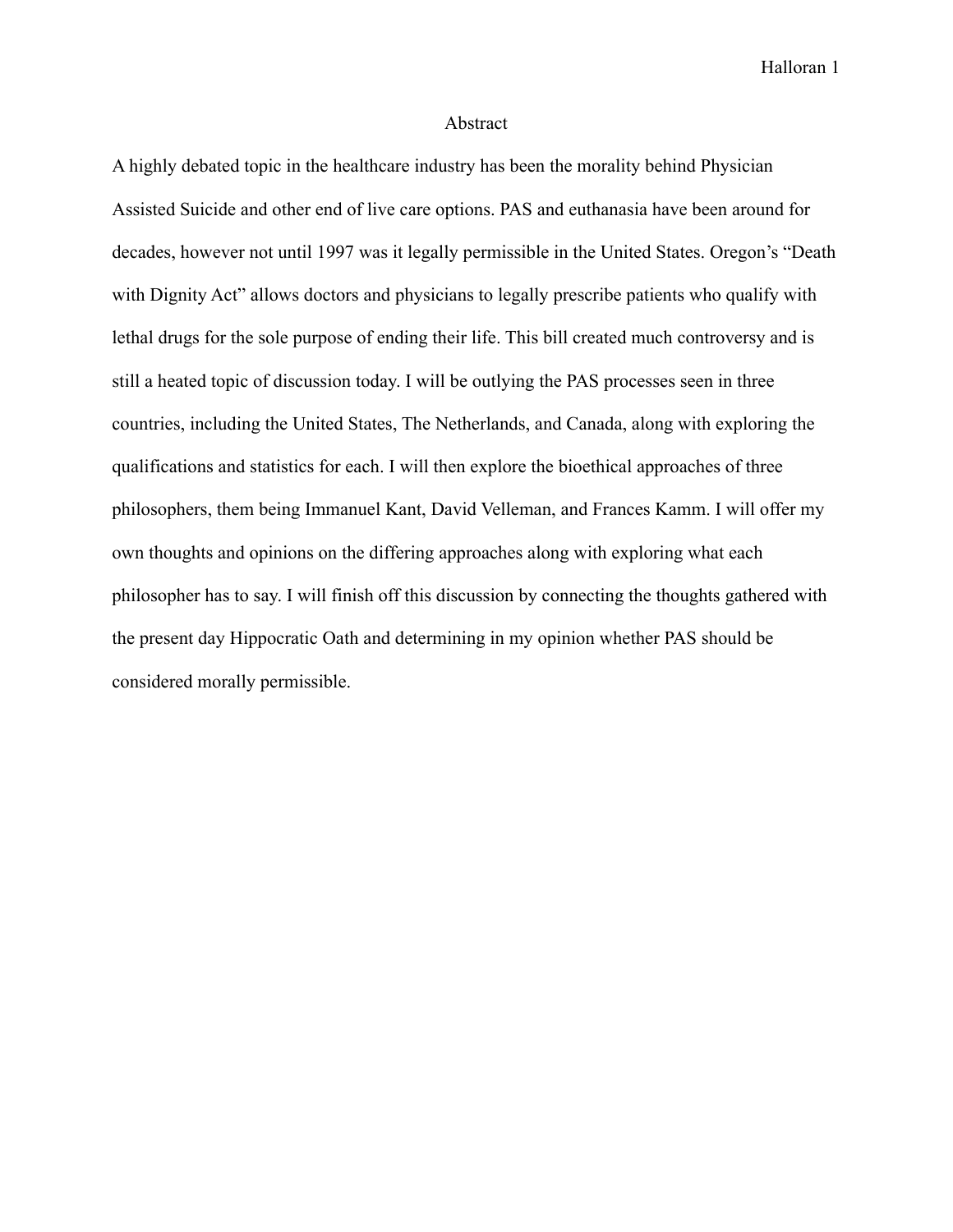# **Introduction**

The Hippocratic Oath is an oath sworn upon by physicians that outlines the ethical standards and guidelines one must follow as a healthcare professional. With this oath, doctors and physicians swear to do no harm or injustice, benefit the sick, and respect the confidentiality of all patients. Most notably however, the oath states the following: "I will not give a lethal drug to anyone if I am asked, nor will I advise such a plan." Physicians are to respect a patient's autonomy and beneficence, and according to the classical Hippocratic Oath any sort of euthanasia or Physician Assisted Suicide (PAS) will violate the patient's rights. However, there is debate as to whether physicians still follow the oath as it is very dated and medicine has evolved. Therefore, this poses the question as to whether physician assisted suicide and euthanasia violates the Hippocratic Oath, or if it can be understood as a way to respect the autonomy and beneficence of the patient.

Physician Assisted Suicide, or Physician Assisted Death, is the act in which a physician provides medication to intentionally end a patient's life at the explicit request of the patient (Emanuel, 2016). With PAS, the medication is supplied by the physician and self-administered by the patient. In other words, the physician gives the patient the life-ending medication, however they do not administer it. That final decision is entirely up to the patient.

Along with PAS comes euthanasia, which differs slightly but has one main difference. In these cases, the physician both provides and administers the medication to the patient, thus ending their lives rather than the patient ending their own. Euthanasia has three subsets: Voluntary Active Euthanasia (VAE), Involuntary Active Euthanasia (IAE), and Nonvoluntary Active Euthanasia (NAE). The medications used in these scenarios are typically sedatives or neuromuscular relaxants that slowly decrease and eventually cease all bodily functions.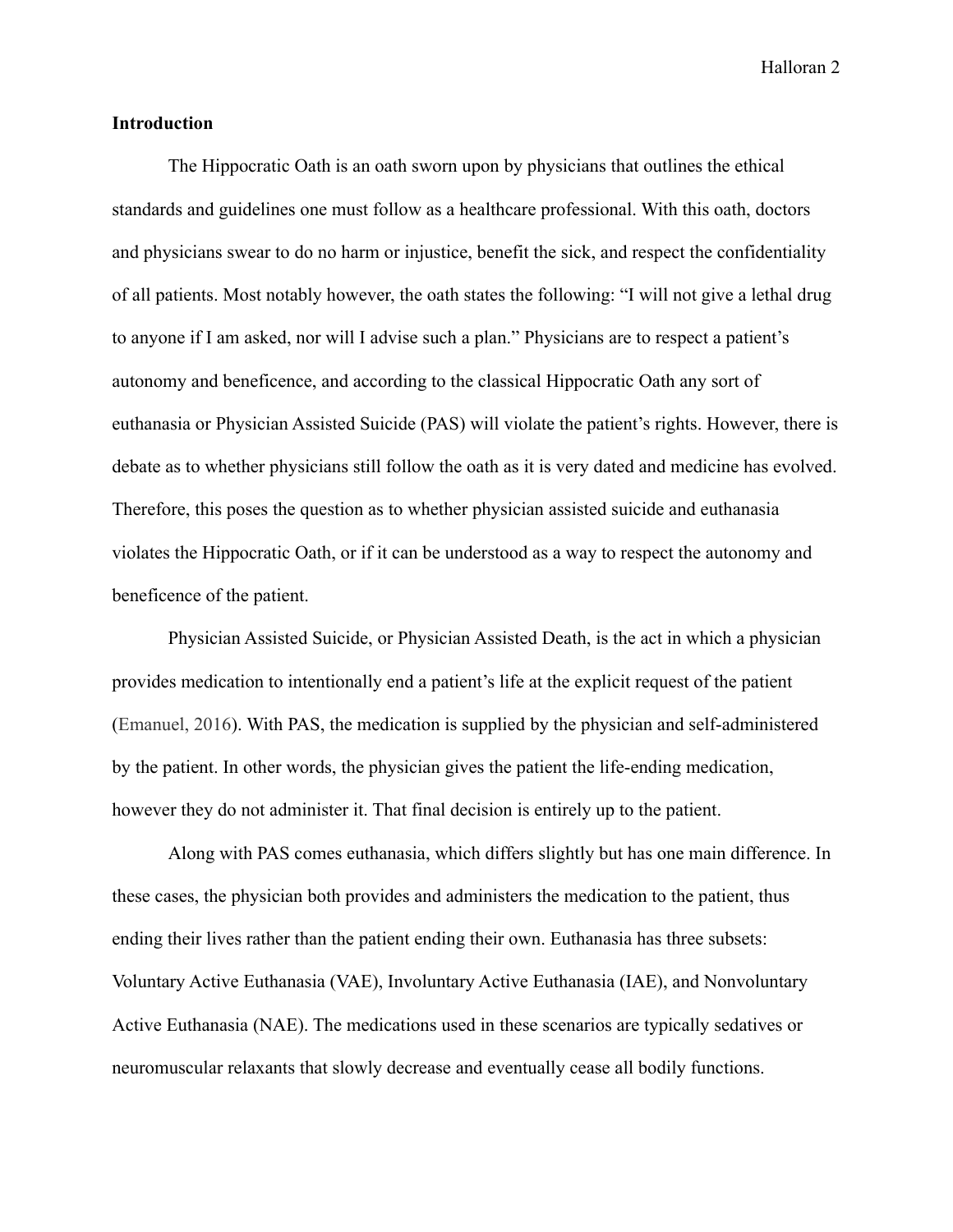Voluntary Active Euthanasia occurs when there is a mentally competent patient who explicilty requests a physician to administer medication to intentionally end their life (Emanuel, 2016). Involuntary Active Euthanasia is when a physician administers medication to intentionally end a patient's life without the request of a mentally competent patient. In other words, this is when a patient who is coherent and competent receives medication without their own request(Emanuel, 2016). Nonvoluntary Active Euthanasia is when a physician administers medication to intentionally end a patient's life with a *noncompetent patient* who was unable to give consent due to the fact that they have a disease that compromises their decision-making capacity (Emanuel, 2016). Situations in which this may arise is when a patient is too young that they cannot consent for themselves, or the patient has a mental deficit such as Dementia or Alzheimer's.

#### **Section I: PAS & Euthanasia Around the World**

PAS and euthanasia can be seen all throughout the world and practices vary depending on the location. As early as 1942, Switzerland became the first country to decriminalize assisted aid in dying, as long as there was no selfish motive in doing so such as obtaining inheritance (Hurst 2013). In the United States, there are 10 states that have legalized PAS, including the District of Columbia (ProCon, 2021). Like previously mentioned, each country deals with PAS and euthanasia in a different way, whether that may be different requirements, processees, or overall different frameworks. The countries discussed here will be the United States, Canada, and the European approach in the Netherlands. Each of these three countries have different paths as to how they got to the legalization of PAS and what the process is like to request highly controversial end-of-life treatment.

In 1997, Oregon became the first state in the United States to legalize physician assisted suicide in an act called the Death with Dignity Act. This act allowed terminally ill, but capable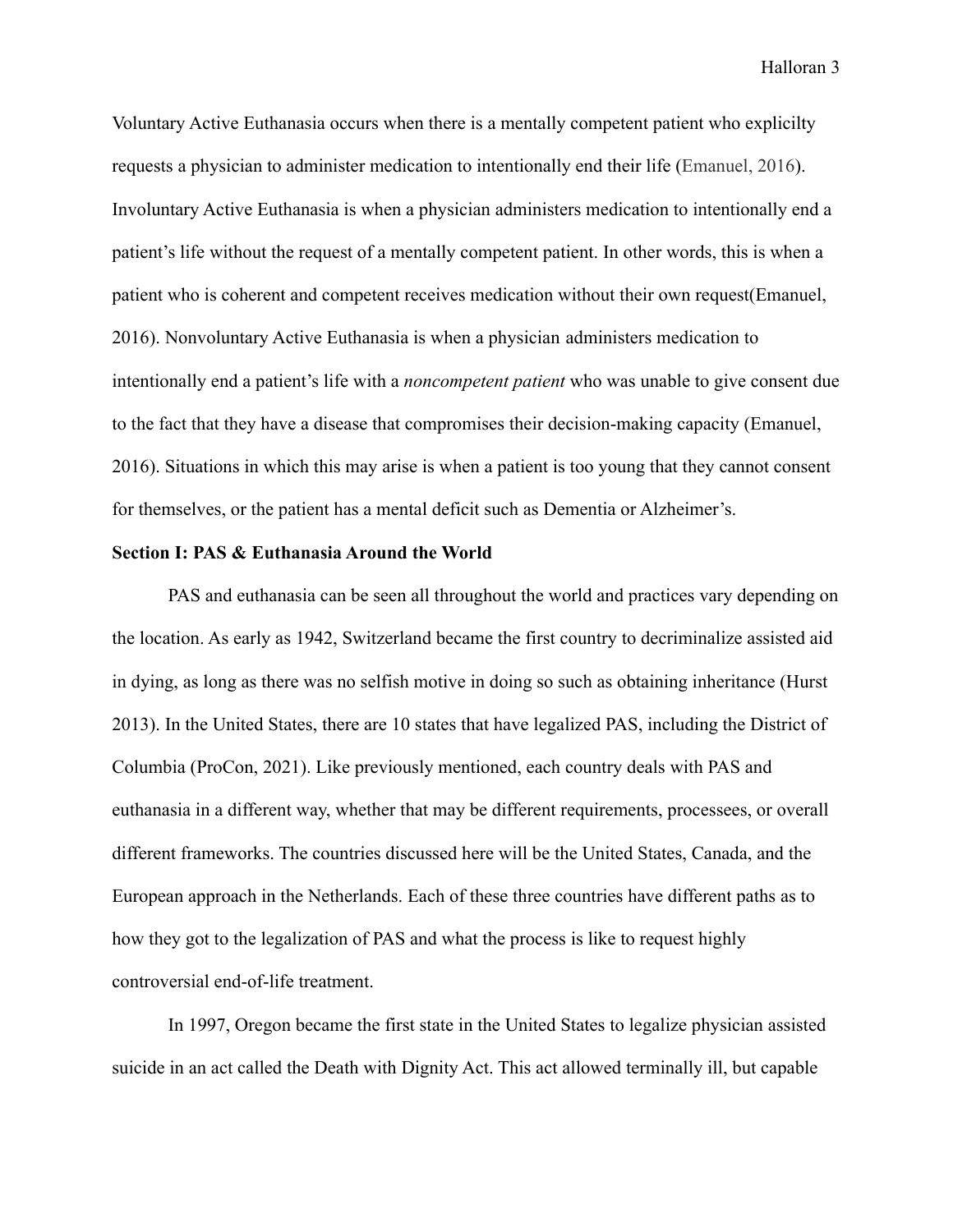adults who reside in Oregon who have received a prognosis of 6 or fewer months to live to obtain medication for the sole purpose of committing suicide (Landry 2015). This act however, is not equivalent to euthanasia and is only a legal framework for PAS. Therefore, by no means should a physician be administering the medications to the patient. The physician is to be the supplier of the medications, while the patient self-administers the lethal dose. Under the act, there is a strict set of rules and requirements one must follow and meet in order to be a candidate for PAS. To start, one must be 18 years or older in order to be considered. No child or anyone under the age of 18 can qualify or participate in PAS, no matter the health status of the patient. If the age requirement is met, a prognosis of 6 or less months is given, and the patient is deemed suitable to make personal decisions, then the patient can continue on to the next step. The patient must put forth two oral requests and one written request that has to be witnessed by two separate, independent individuals. No less than 15 days must elapse between the patient's first oral request to when the physician writes the prescription. During this time, the physician must seek a second opinion to confirm that their patient meets the needs and requirements to qualify for the lethal treatment. The three requirements checked by a secondary physician are as follows: the patient is capable of making the decision to request assistance in dying, the patient must be making an informed decision, and the physician informs the patient that they have an opportunity to rescind the request at any time and in any manner (Landry 2015). If, by any means, the secondary physician deems the patient to be unfit due to psychological or psychiatric complications, then the process will be delayed, a prescription will not be written out, and the patient will seek counseling to determine if they truly are fit or unfit to proceed. If the secondary physician sees no wrongdoing, then the attending physician can proceed to write a prescription for the patient and carry on the process.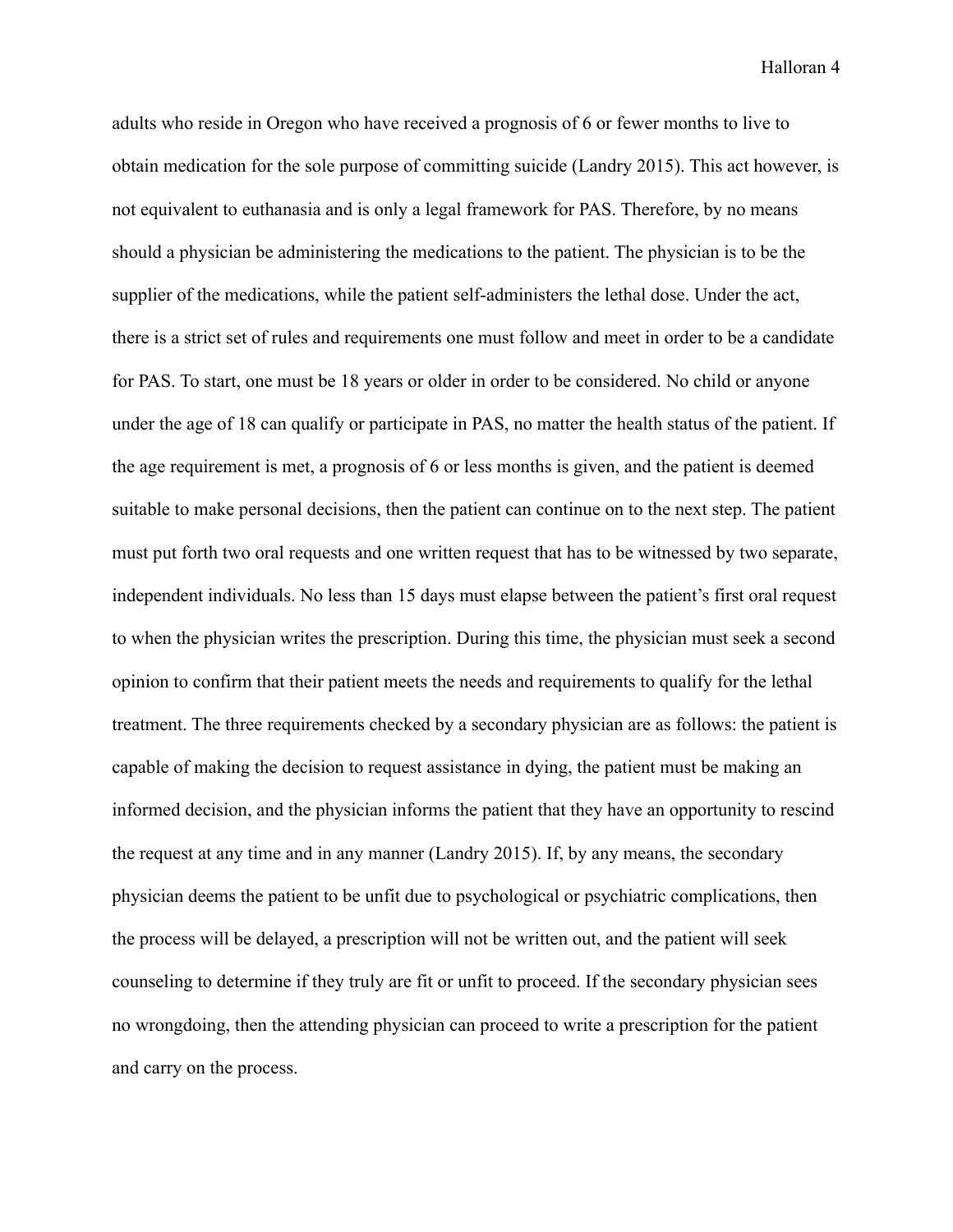It is important to note that in the state of Oregon, no healthcare provider is under any duty whatsoever to participate in PAS with any patient. However, they are obligated to help that patient find a physician who is willing and able to take on such a case. In databases collected in Oregon and Washington State over a span of 18 years, PAS accounts for less than 0.4% of all deaths (RTE, 2015). Out of those deaths, about 75% were dying of cancer, while 15% were suffering from neurodegenerative diseases (RTE, 2015). That same study determined that a typical patient who utilized PAS was older, white, and well-educated. Out of those patients, pain was not the main motivation as to why they wished to receive PAS. In fact, less than 33% of patients were experiencing some sort of inadequate pain control. The dominant reasons included loss of autonomy, loss of dignity, and the inability to enjoy life activities (Emanuel, 2016). Patients who wish to receive PAS do not have to be in or experience unbearable pain or symptoms related to their disease or illness. However in other countries, that is not the case.

The Dutch Termination of Life on Request and Assisted Suicide Act is an act established by The Netherlands that lays out requirements and regulations in regards to end of life care. This law was passed in April of 2001 and was put into place exactly one year later in 2002 (Nicol, 2013). Unlike the United States which requires a 6 month or less prognosis, this law requires patients to have "unbearable physical or mental suffering" with no vision of improvements in order to qualify rather than being deemed terminally ill. Also, a big difference between the Netherlands and the United States is that PAS *and* euthanasia are both considered legal, whereas just PAS is legal in the US. Patients as young as 12 years old can request end of life treatment if they are accompanied and receive consent by a parent, guardian, or proxy. If a patient is between the ages of 16 and 17, they are able to make decisions themselves with no parental consent,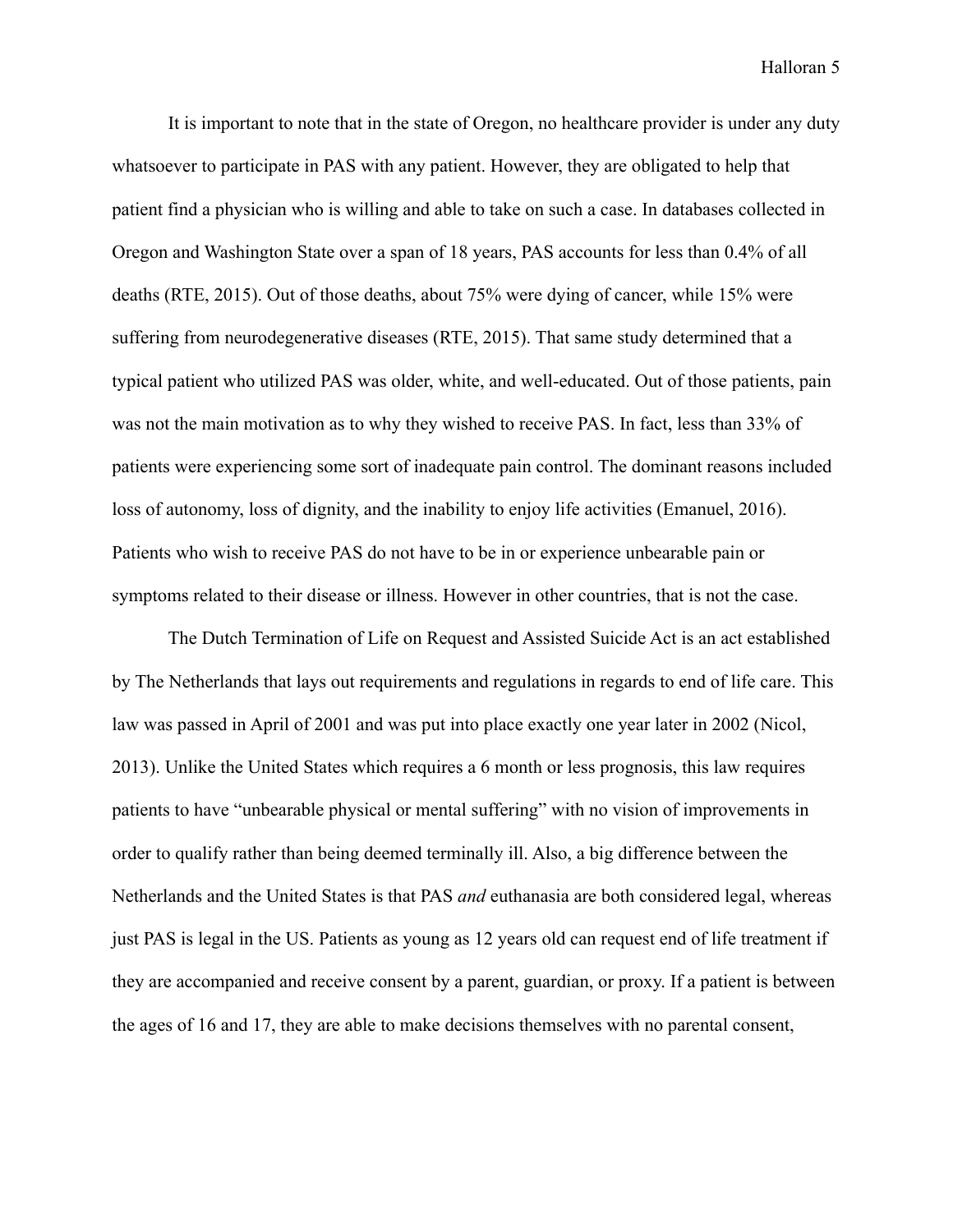however they have to be accompanied by a parent at all times and must be included and involved in discussions and decisions.

Along with the age requirement, there are certain criteria physician's must follow in order to properly determine if a patient is fit for euthanasia or assisted suicide. To begin, the physician must be satisfied that the patient's request is voluntary and well-considered, and that the patient's suffering is considered "unbearable and that there is no prospect of improvement." They have to inform the patient of their situation and future prognosis, and discuss the situation with the patient and reach the conclusion that there is no other reasonable solution. After doing so, they must consult at least one other physician and state in writing that they have seen the patient and determined that the physician has satisfied and met all criteria. At any point however, it is important to note that patients have no absolute right to euthanasia and doctors no absolute duty to perform it. Doctors can refuse to perform any end of life procedure and can pass the case onto another willing physician. In fact, nearly two-thirds of euthanasia requests are refused by doctors (Guide, 2018). This can be due to multiple reasons, including it going against their personal beliefs, the threat of a malpractice suit, or that they believe it goes against the duties of a physician. This debate, along with more in depth ethical approaches, will be discussed later.

The main reasons why euthanasia is requested in the Netherlands is because of pain, degradation, and the longing to die with dignity (Emanuel, 2016). Cancer accounts for more than 70% of call cases of euthanasia and PAS, while loss of dignity is a motive for 61% of cases. Only 6% of patients have neurodegenerative deficits, compared to 15% in the US (Onwuteaka-Philipsen, 2012). Patients who experience depression are more than 4 times as likely to request euthanasia than those who are not, and depression is the root for nearly 7% of cases (Jansen-van der Weide, 2005). However, one of the main differences that have emerged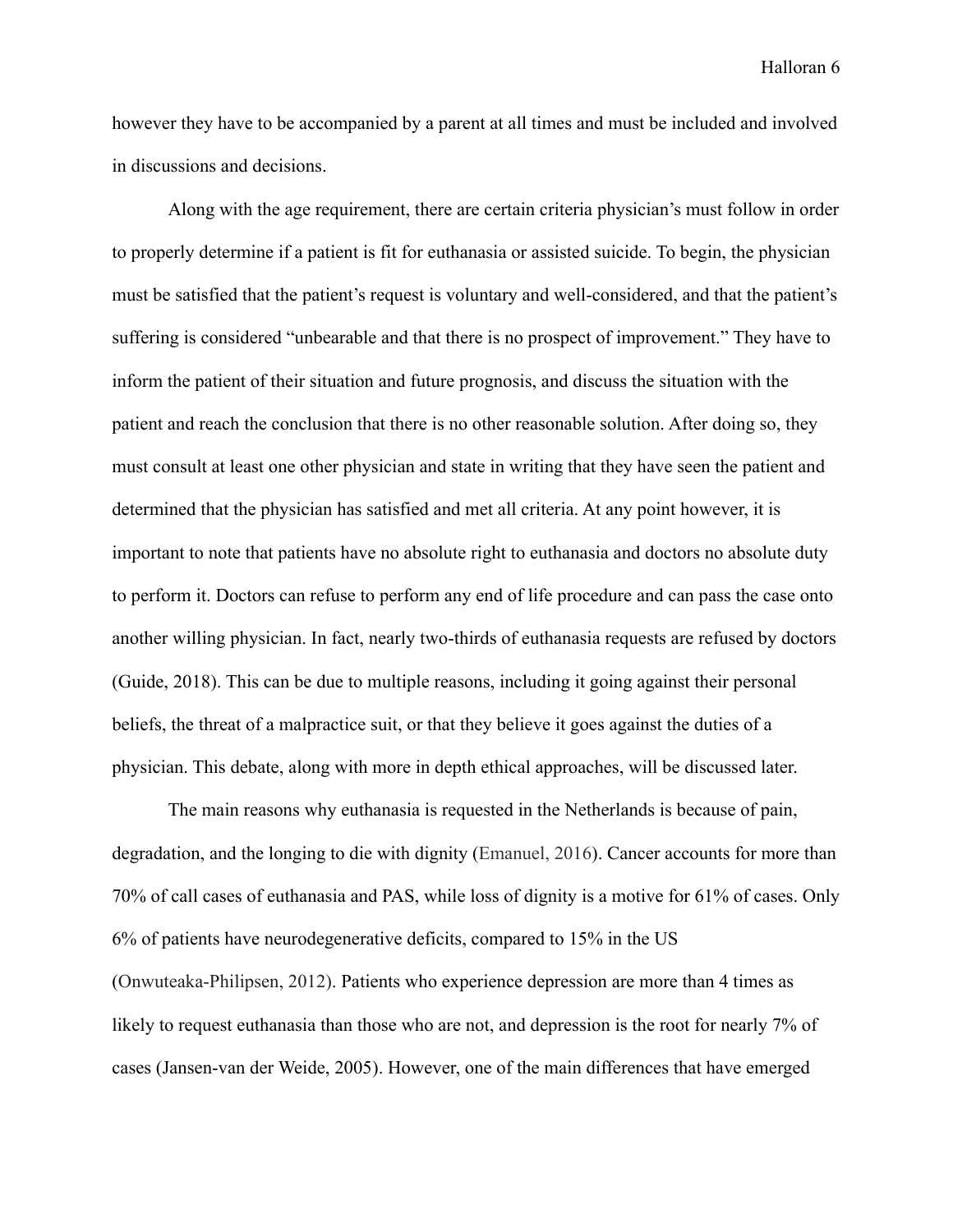with respect to euthanasia and PAS in The Netherlands is that the patient does not have to be deemed terminally ill. If doctors agree that the patient's condition will not improve, the patient and the doctor must discuss every possible alternative treatment before settling with euthanasia. If there is a treatment option, then there is prospect for improvement. However, if all treatments have been exhausted, there is no room for improvement, thus making the patient a candidate for euthanasia. A doctor's duty is to preserve life, however when there are no treatment options left, their focus shifts to ending the suffering of a patient. The Netherland's focuses more on the mental well-being of their patients when it comes to assisted death, contrary to the United States which focuses on the physical state and well-being above anything else.

The third and final country being assessed is that of Canada, specifically the province of Quebec. This province's procedure is similar to the United States, as their focus is on those who are near the end of their life and suffering from constant and unbearable pain that can no longer be treated or relieved. Approved in June of 2014 and later placed into effect in December of 2015, Bill 52: An Act Respecting End-of-Life Care established rules and criteria for continuous palliative sedation and medical aid in dying in Canada (Landry, 2015). According to the bill, the main purpose is to "ensure that end-of-life patients are provided care that is respectful of their dignity and their autonomy and to recognize the primacy of wishes expressed freely and clearly with respect to end of life care" (Hivon, 2013). In regards to the rules and requirements, all patients who wish to receive end of life care must be 18 years of age or older. There has to be a 10 day waiting period between the written request and the provision of end of life care. Also, patients have to be insured, suffering from an incurable illness, experiencing constant and unbearable physical or psychological pain, and suffering from an advanced state of irreversible decline in capability (Landry, 2015). If all of these criteria are met, then the patient qualifies for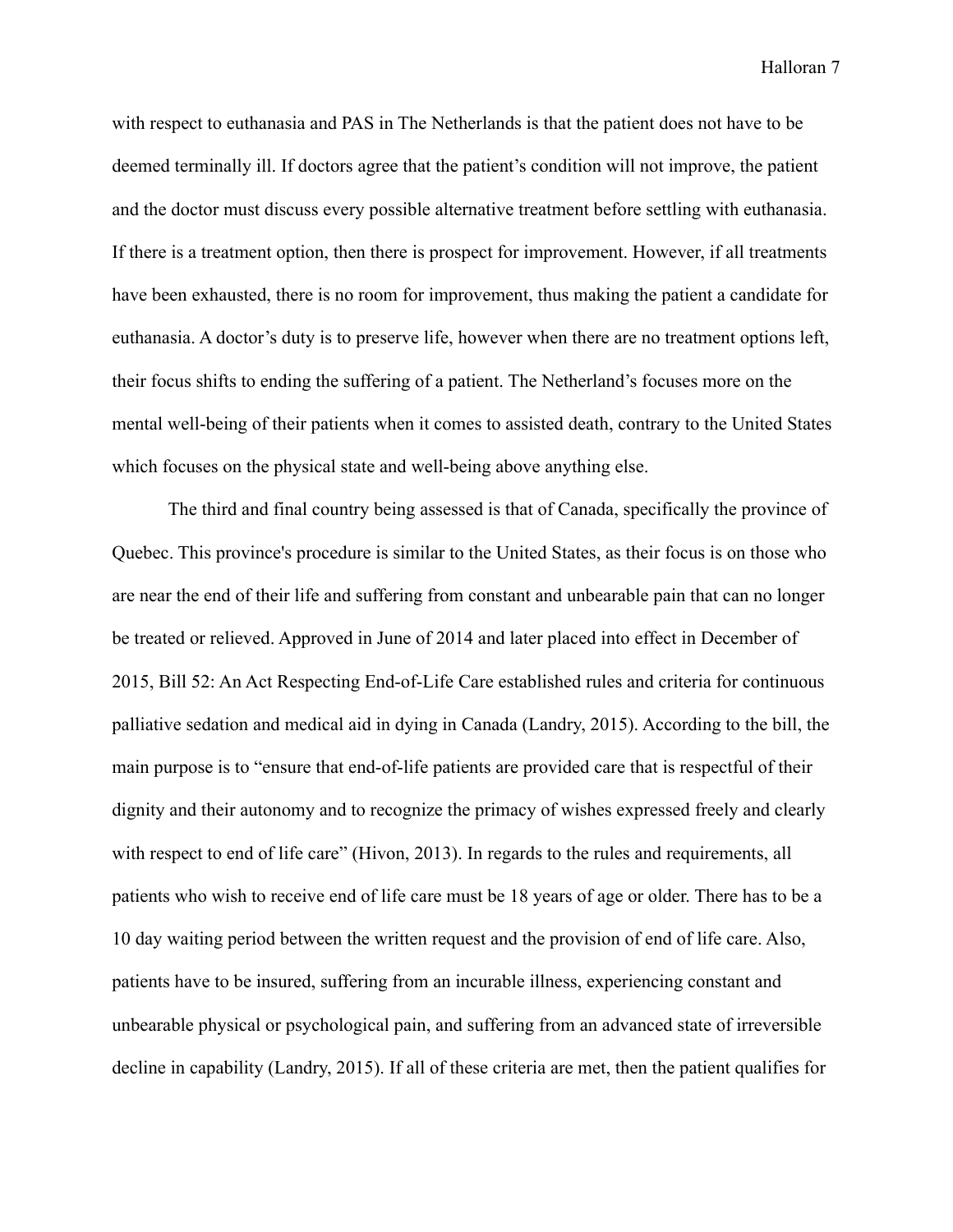medical aid in dying (MAiD). However, this bill does not allow for MAiD to be conducted under an advanced directive. In other words, a patient must request aid in dying themselves through an aid in dying form rather than simply putting it in their will. However, if it has reached a point in which the patient is unable to sign the form themselves, they can appoint a proxy or a third party to sign the form for them if they have given consent.

In Canada, the reporting of MAiD cases is much more strict than other countries discussed, as all institutions are required to develop some sort of policy and report to the board of directors about their cases. Reports should include the number of requests for MAiD, the number of times aid was administered, and the number of times aid was not administered along with reasoning as to why it was not given (Landry, 2015). From 2016 to 2020, there has been 21,589 total deaths due to MAiD, with 7,595 occuring in 2020. They account for roughly 2.5% of all deaths in Canada, and are slowly on the rise in all provinces in Canada. Cancer accounts for 69.1% of cases involving MAiD, followed by cardiovascular conditions (13.8%), chronic respiratory conditions (11.3%), and neurological conditions (10.2%) (Canada, 2021). These leading causes for MAiD are seen all across the board, with cancer being the leading cause for both the United States, Netherlands, and Canada.

## **Section II: Ethical Issues andAnalysis**

After discussing and exploring PAS and MAiD in three different countries, one of the main differences seen was that European countries often shift their focus away from the term "terminal" and more on the incurable aspect of illness. For the United States and Canada, one must be in the terminal stage of their life in order to qualify for PAS or other end of life care. The topic of debate however is what classifies as "terminal" and at what point is it deemed acceptable for someone to qualify for end of life care. No one can measure pain other than the person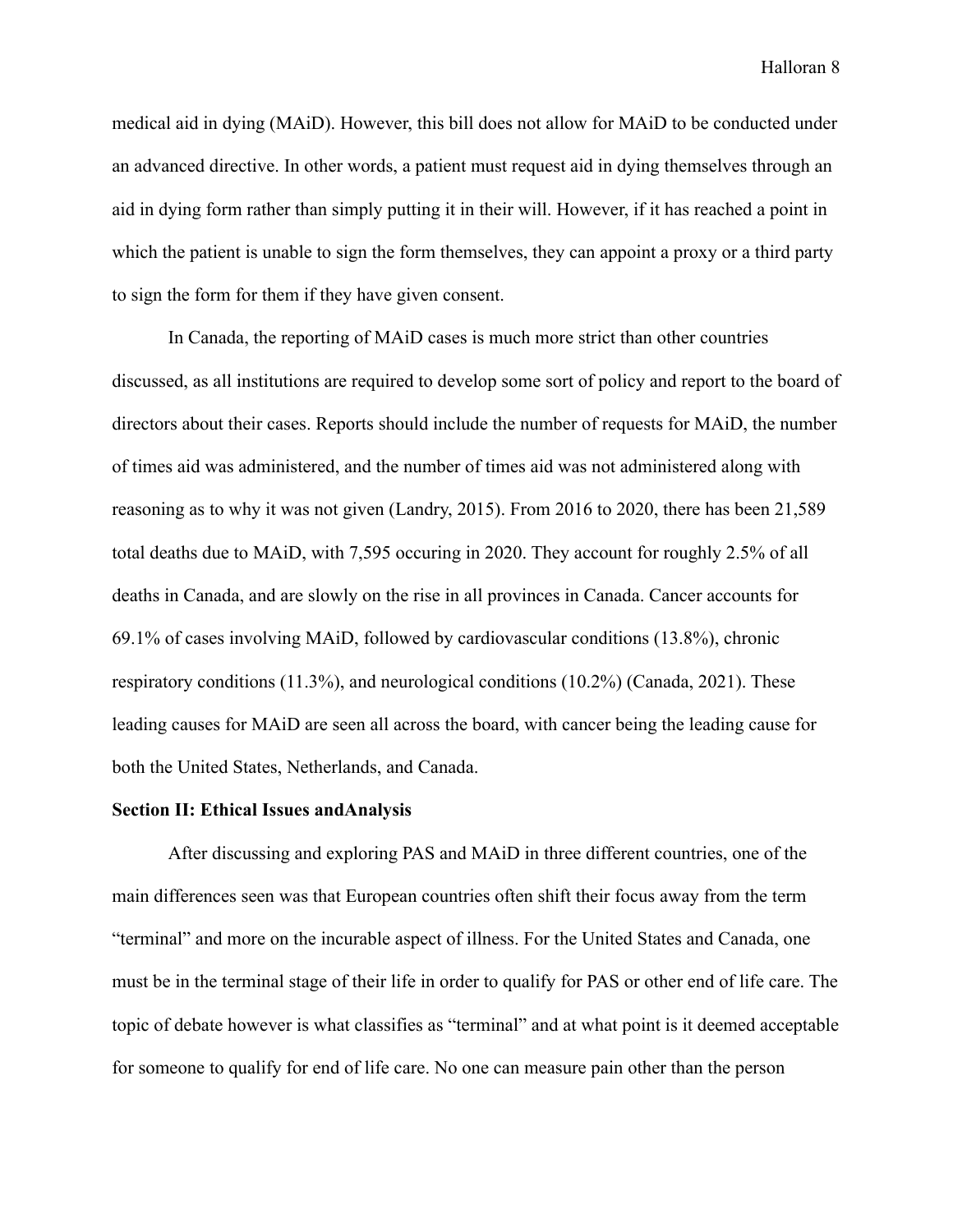experiencing it, therefore it is difficult to determine when someone has entered the terminal stage of life and no other treatments or cures will be beneficial. Is it morally permissible for a physician to reject a PAS patient because they deemed them not terminal or incurable?

For instance, let's say a patient has been on the transplant list for 10 years waiting for a kidney. During that time, she has been on dialysis three times a week, every week. They have recently come to the conclusion that they no longer wish to continue dialysis treatment due to the fact that it is burdensome and is continuing to make their life more and more difficult. During the next visit, the patient has decided they have had enough and requests to end their life via physician assisted suicide. They believe that stopping dialysis and having the risk of their organs shutting down will be too painful for them to go through, therefore they wish to end their life via PAS. However, the doctor believes more can be done for the patient besides euthanasia. They believe that the combination of pain medications and at home care with the end goal of hospice is the best option for the patient. However, the patient insists on PAS as choosing to stay alive will induce more suffering on themselves. Due to the fact that the physician thinks more can be done, the patient is not deemed "terminal", therefore does not qualify for PAS. Physicians take an oath to always respect a person's autonomy and dignity, however does rejecting their wishes go against that oath? There are three ethical approaches that will be examined in regards to this debate: the Kantianism view, the Velleman view, and the Kamm view.

The first view being explored is the Kantianism view, which openly opposes PAS, euthanasia, and Voluntary Active Euthanasia (VAE). The basis behind this view is that if an action fails to respect the dignity of a person, then it is morally impermissible (Kerstein, 2019). Dignity is the right a person processes to be valued, respected for their own sake, and to be treated ethically. Deciding to end your own life for the sole purpose of relieving suffering fails to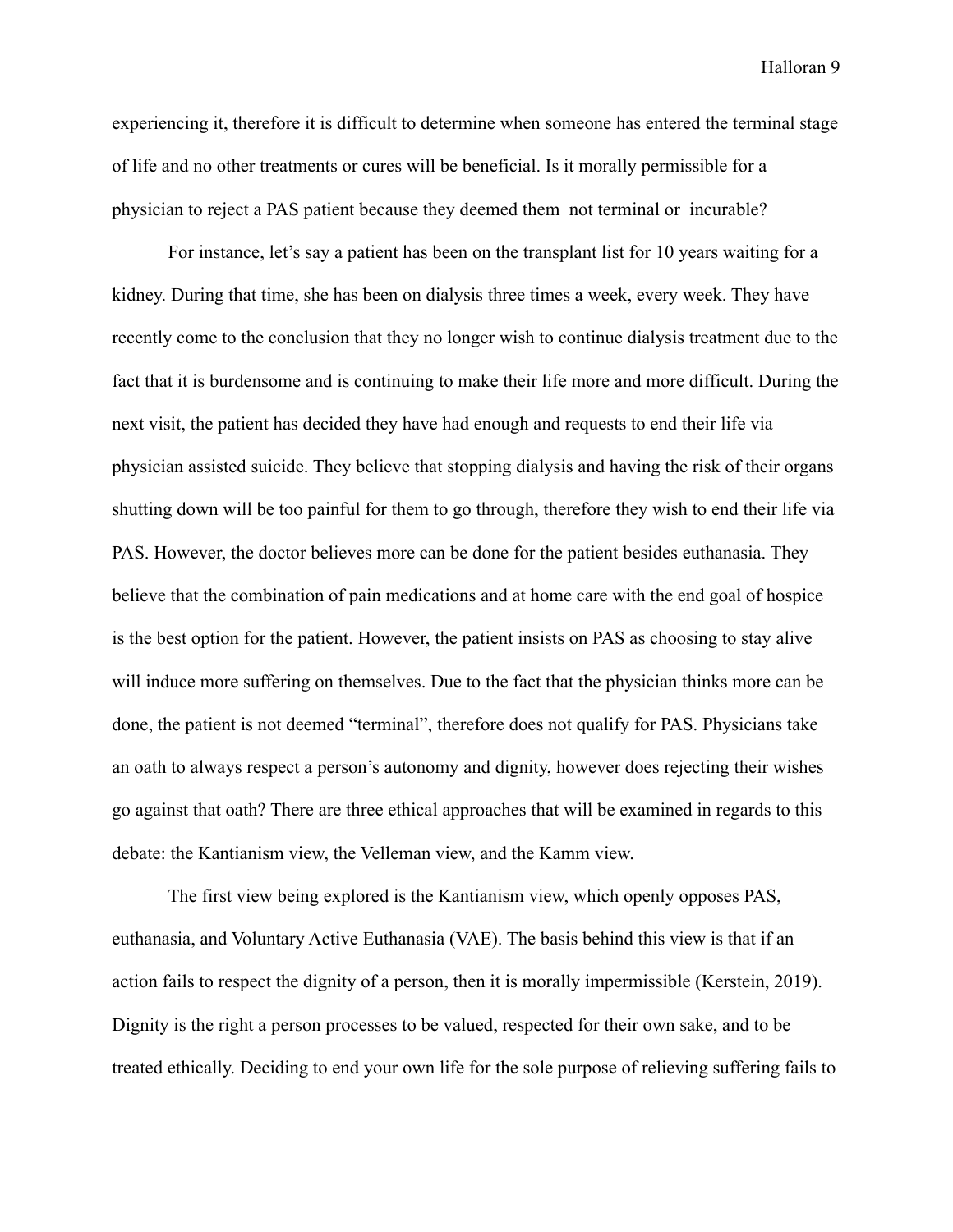respect your dignity, which in turn makes this scenario morally wrong. It is believed that if a person's worth is unconditional, the person would have positive worth in every context in which they existed. In other words, worth does not diminish in any circumstance. As long as a person maintains their personhood or their quality of being a person, their worth does not diminish. The Kant approach believes that if you are human and you are alive, you have value. He claims that "as long as one has rational nature, a decline or rise in one's sense of self worth does not affect one's worth as a person" (Kerstein, 2019).. Kant believes that your own life experiences do not determine your worth. Human dignity is a natural status that every person is born with, and it cannot be forfeited or earned. Therefore, Kant believes that forfeiting one's dignity and worth is unacceptable. If they maintain their worth and have rational nature, then hastening their life is considered morally impermissible.

For example, if an individual decides to end their own life simply to benefit themself because they do not want to suffer through the last few months of their life, they are thinking more with emotion than they are with rationality. They are using themselves as a means to ending their own suffering, which can be deemed impermissible. A person who chooses to end their own life is choosing what is convenient for them rather than what is right. Therefore, the individual has disrespected their rational nature and their actions are considered morally impermissible. However, if we go back to the Hippocratic Oath, specifically the line in which doctors are to "do no harm", the idea of declining someone MAiD or PAS and instead having them continue suffering could be seen by some as harm. On the other hand, explicitly and intentionally ending someone's life could also be seen as harmful. If all treatment is exhausted and the wellbeing of the patient has deteriorated, I believe it is in the best interest of the patient to have the option to end their own life in a respectable, safe manner. It is better and safer to have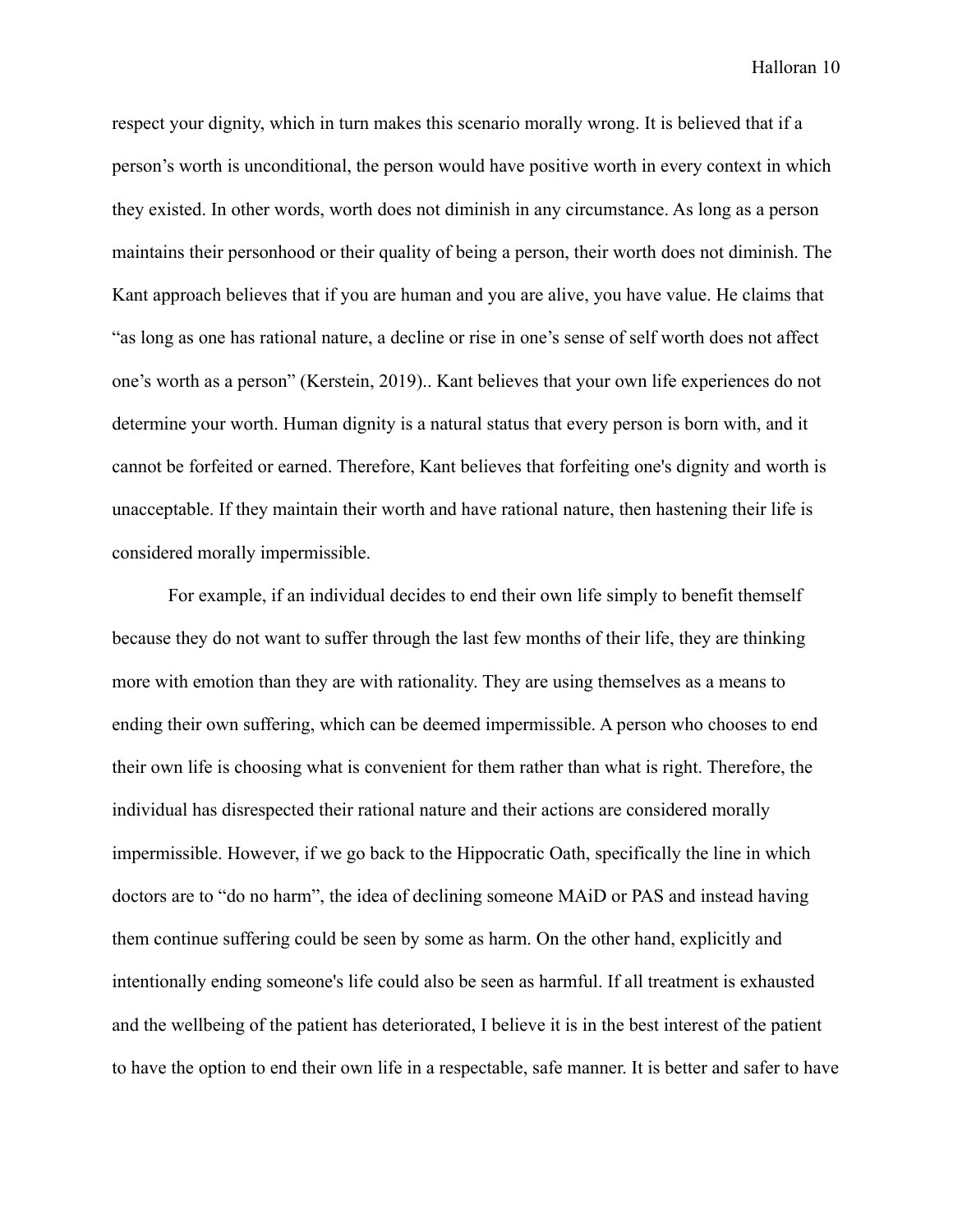a medical procedure set in place to help aid the patient in a peaceful death rather than have them resort to self destruction and suicide.

David Velleman rejects the idea that a person can justify ending his or her life simply on the basis of benefits and the ending of suffering and harm. Instead, his main argument against euthanasia is that if it were to be legal, patients will be deprived of the default option of staying alive. With the option of ending their own life, they are now responsible for their continued existence. Velleman states "Once a person is given the choice between life and death, he will rightly be perceived as the agent of his own survival" (Symons, 2019) With this responsibility, Velleman argues that if a person has the choice between life and death, not only are you responsible for your own decision, but you have to justify whatever decision is made. He claims that that is a burden to the patient, calling it unjustifiable (Symons, 2019). Overall, he claims that the best policy for euthanasia is simply no policy at all.

In a way I agree with Velleman on the idea that having the option of euthanasia can place some sort of burden on the patient. I believe that having an open option to end their own life could potentially cause them to give up hope quicker, as there is a solution on the horizon which is ending their own life. However, everyone is entitled to their own autonomy and decision making, and I believe that if someone wants to put an end to their suffering, they have the right to do so. Two big concepts for doctors to follow are the ideas of beneficence and personal autonomy. They are to respect the wishes of their patients and the decisions they make, while also keeping in mind what is best for them. Some may argue that performing PAS goes against the benevolence of the patient, as death is not a form of treatment. Some physicians view the practice of medicine as healing and treating their patients, while others focus more on the patient's health and well being. The latter is what I believe should be followed. All treatments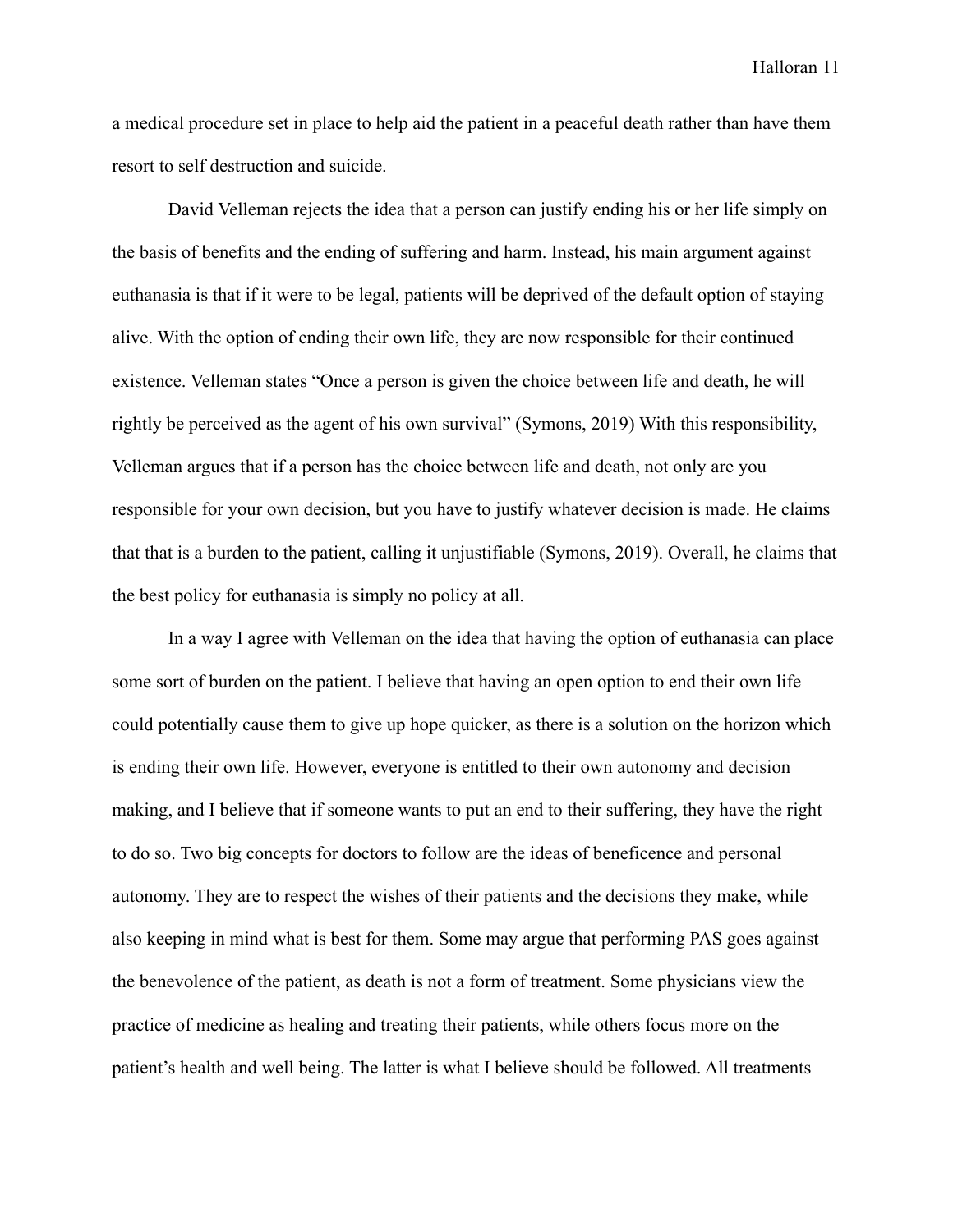should be exhausted before the topic of euthanasia comes to the surface. If death is the last option, and if I believe it will most benefit the patient, then that is what I will do. The well being of the patient, along with the autonomy and decisions made by the individual, should be heavily weighed in scenarios involving PAS and euthanasia.

A contrasting view that can be seen is that of Frances Kamm. This view supports the idea of euthanasia in that if a patient is in "intractable pain but has not lost his rational nature", then it is acceptable for them to engage in VAE (Kerstein, 2019). Unlike the Kantian view which focuses on the worth of a person, this view focuses on the distinction between the worth of a person and the worth of their continued existence. It also builds off the idea of rational nature as seen in the Kant view. Kamm claims that if one were to engage in PAS for the purpose of eliminating pain, the person treats the value of relieving? pain as greater than the value of their continued existence, but not their rational nature. Doing so respects their worth, therefore engaging in PAS is deemed appropriate. It is when someone disrespects their rational nature that PAS would be unethical and unacceptable. If someone were to end their life because they simply no longer want to exist, that is in no way justified in this view.

One who objects to this view would claim that there is no way death can be seen as a benefit for a patient due to the fact that they are ending their life. Benefiting a patient means treating them for diseases, taking care of them, and providing the best care possible. However, there comes a point in people's lives where treatment is not enough and rather than providing benefits to the patient, it is doing quite the opposite and making their suffering worse. Consider this thought: If people claim that killing a patient causes more harm, how can a patient who desired death due to their terrible suffering continue to be harmed if their life has ended? In other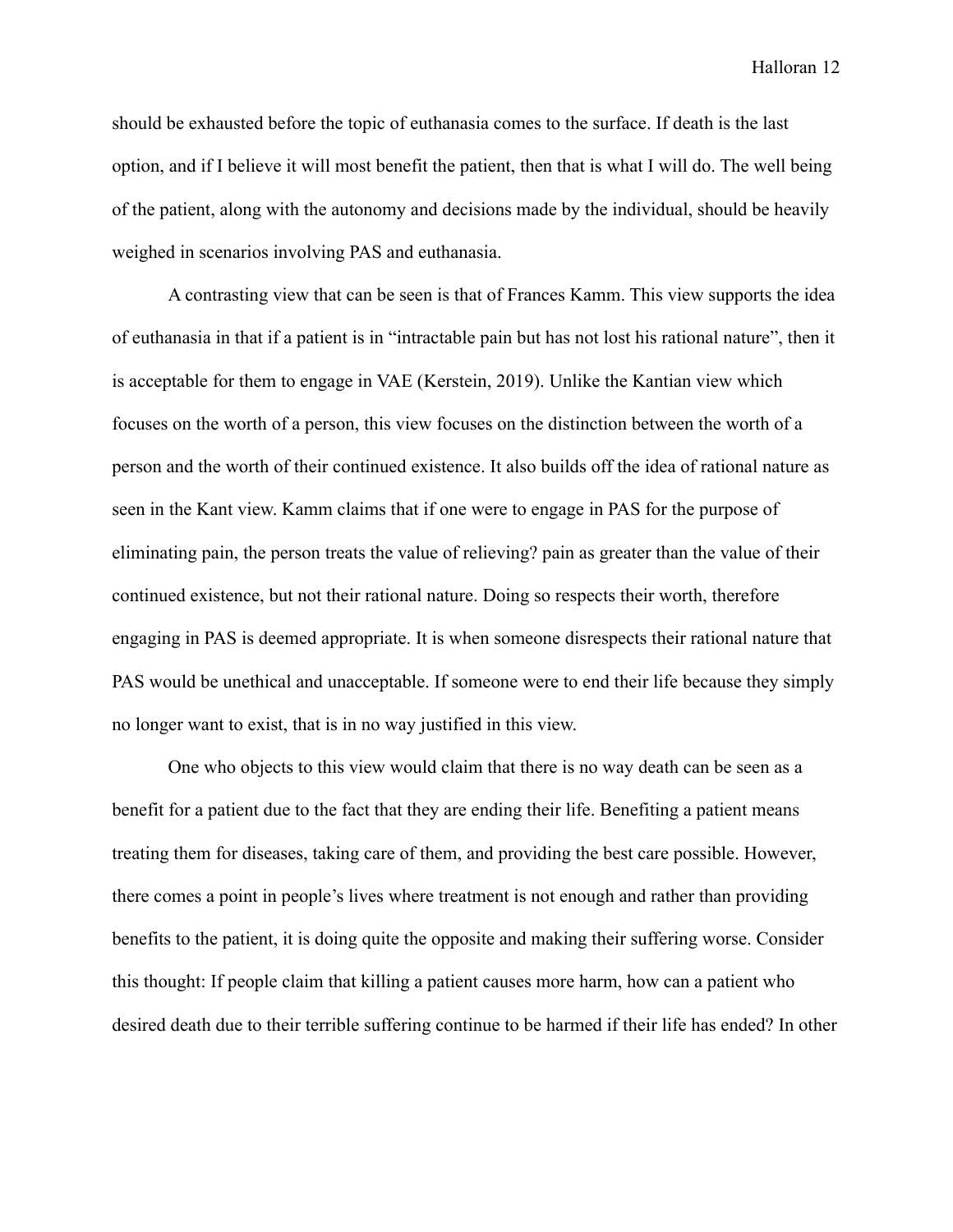words, can a person be harmed by their own death even though they are no longer around to suffer harm?

To an extent, I would argue that this view is the most practical when it comes to PAS and euthanasia. It respects a person's autonomy in that if they wish to end their own life in order to end their suffering, then they are permitted to do so. Most people associate death with negative connotations and see it as always bad, while life is viewed as a positive and what people strive to continue every single day. However, if you are suffering more while you are alive than you would if you respectfully ended your life, I do not believe death would be considered bad for you at that point. Experiencing chronic and life altering pain every day of your life, or being unable to do every day activities because you are bedridden, could make life very bad for you as well. There comes a point in some people's lives where their suffering gets to be too much that death turns into the lesser of two evils. That is what I believe Kamm is getting at. If there is practical reason to believe that engaging in PAS will most benefit the patient due to the fact that the suffering is too much, then it is morally and ethically permissible. The value of the patient's pain is greater than that of the person's worth, therefore respecting the patient's wish to follow through with euthanasia should be respected.

# **Section III: Conclusion**

Euthanasia and physician assisted suicide is a very controversial topic of discussion. At what point is it morally permissible to end a person's life because they can no longer deal with the suffering they are enduring? Is it ethically wrong to end a patient's life if a physician's main duty is to do no harm? Does performing PAS go against the Hippocratic Oath? I believe that every situation is unique when it comes to end of life care. There comes a point where treatment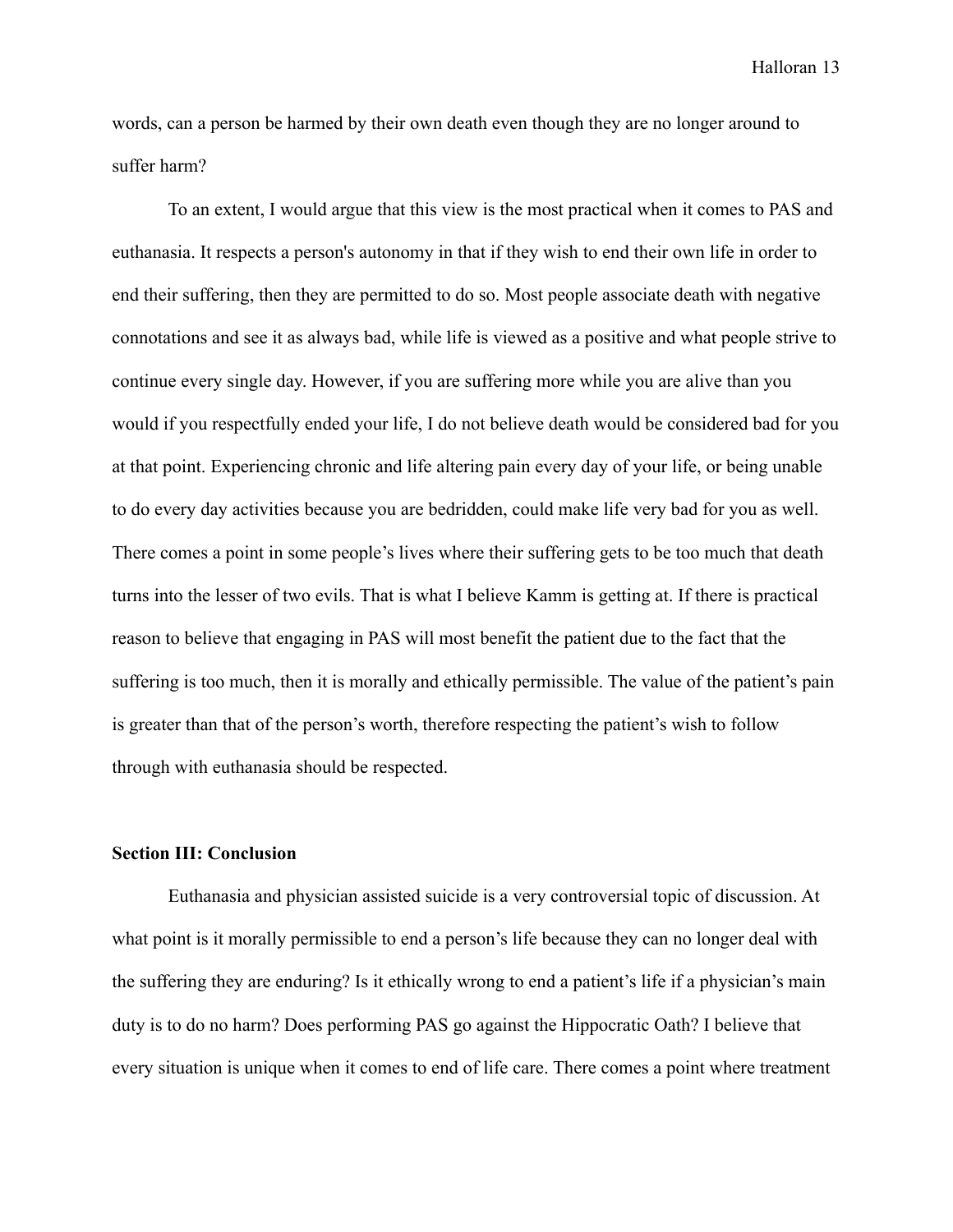no longer is beneficial, so the debate is whether PAS and euthanasia would be an acceptable end of life care option. Doctors pride themselves on doing whatever possible to treat their patients and make sure any decision made is to the benefit of the patient. However if there is no treatment left, PAS PAS should be considered a treatment.

Looking at the revision of the Hippocratic Oath, the main line that I was focusing on throughout this argument was as follows: "I will remember that there is an art to medicine as well as science, and that warmth, sympathy, and understanding may outweigh the surgeon's knife or the chemists drug" (Webicina, 2021). I believe that in an ideal world, if someone is experiencing so much suffering that continuing to live will prompt more discomfort than ending their life, then they should have the option to request PAS. If they are in a state where it is legal, the doctors and physicians agree, and they see the patient as fit, then they should respect the wishes of their patients. I believe that Kamm has the strongest argument on this discussion, in that in most cases involving PAS death is the lesser of two evils.

Physicians want to do anything to make sure their patients remain healthy, are healthy, and continue to be healthy after they receive care. Sometimes, I believe they get so wrapped up in doing whatever possible to treat a patient that they can disregard the well being of the patient during the treatment process. Physicians are seen as problem solvers and they will do anything in their power to solve whatever comes their way, whether it may be treating basic diseases and injuries, pioneering research, or in extreme cases, finding ways to cure the incurable. I think that they get so engrossed in solving problems that they can sometimes forget about what a patient is going through during such a grueling and often painful process. They can forget about the "warmth, sympathy, and understanding" and focus more on the "surgeon's knife or the chemist's drug." Evaluating all options and exploring different possibilities, along with respecting the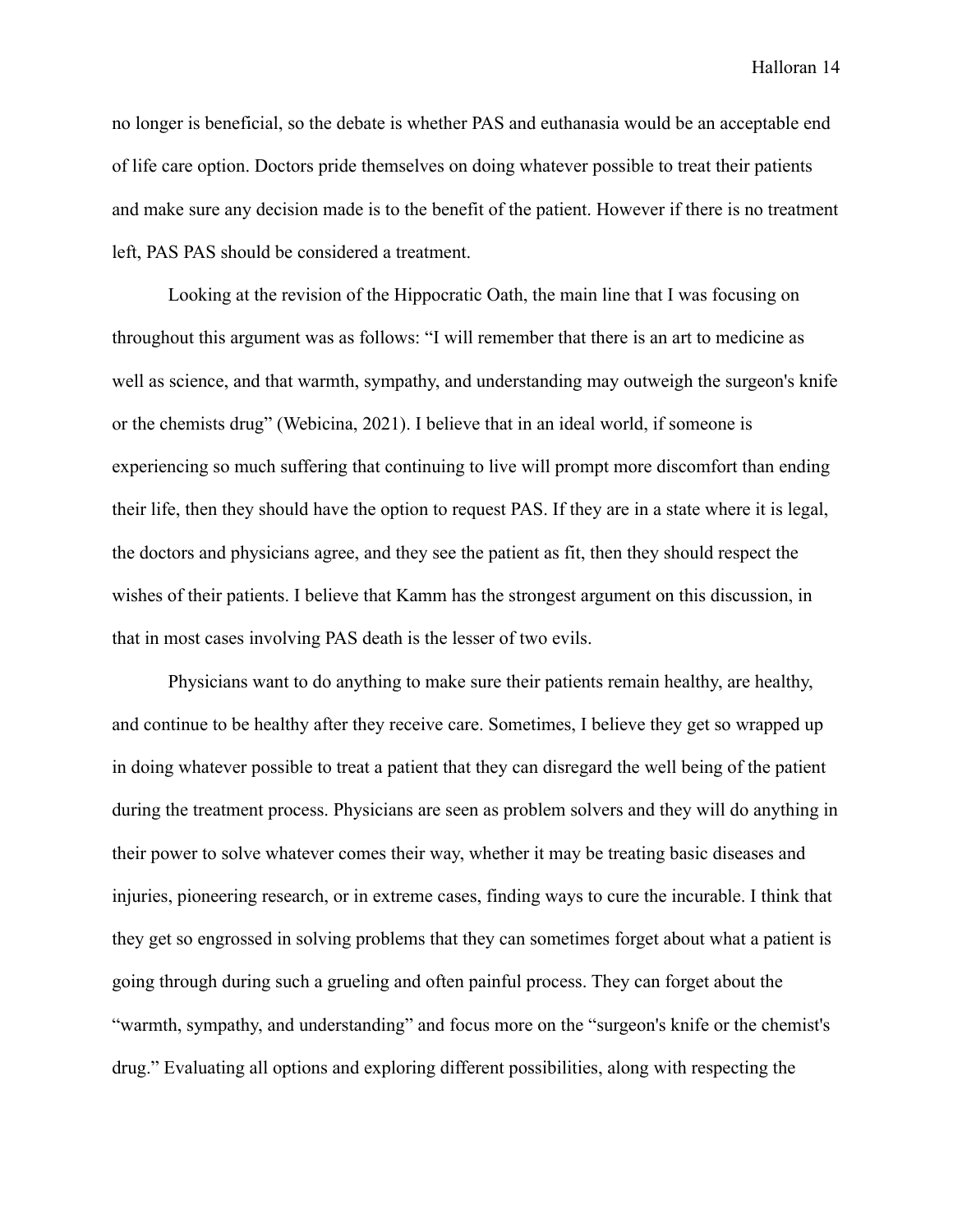choices of others is all that is asked in a scenario like this. Saving a life is always a goal for those working in healthcare, but sometimes choosing the lesser of two evils is what's most beneficial.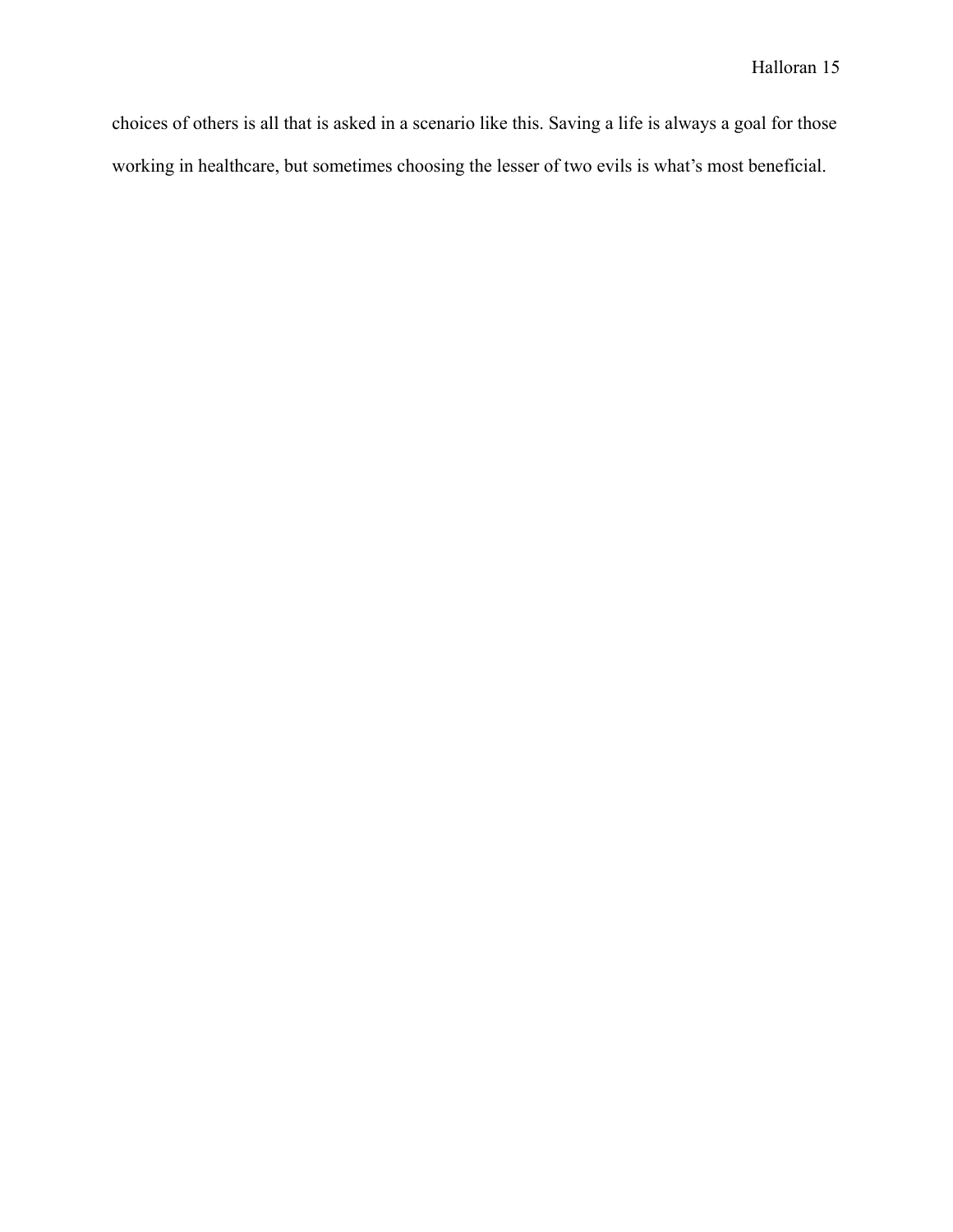# Works Cited

- *A Guide to the Dutch Termination of Life on Request and Assisted Suicide Act*. Netherlands Ministry of Foreign Affairs, 10 Apr. 2001, [https://derechoamorir.org/wp-content/uploads/2018/06/eutanasiaenholandafolleto.pdf.](https://derechoamorir.org/wp-content/uploads/2018/06/eutanasiaenholandafolleto.pdf)
- Canada, H. (2021, June 30). *Government of Canada*. Canada.ca. Retrieved February 1, 2022, from https://www.canada.ca/en/health-canada/services/medical-assistance-dying/annual-report-2020.html#3\_0
- Emanuel EJ, Onwuteaka-Philipsen BD, Urwin JW, Cohen J. Attitudes and Practices of Euthanasia and Physician-Assisted Suicide in the United States, Canada, and Europe. *JAMA.* 2016;316(1):79–90. doi:10.1001/jama.2016.8499
- Hivon, V. (2013). *Bill 52, an act respecting end-of-life care national assembly of Québec*. Bill 52, An Act respecting end-of-life care - National Assembly of Québec. Retrieved January 7, 2022, from http://www.assnat.qc.ca/en/travaux-parlementaires/projets-loi/projet-loi-52-40-1.html
- Hurst, S. A., & Mauron, A. (2003). Assisted suicide and euthanasia in Switzerland: allowing a role for non-physicians. *BMJ (Clinical research ed.)*, *326*(7383), 271–273. <https://doi.org/10.1136/bmj.326.7383.271>
- Jansen-van der Weide, M. C., Onwuteaka-Philipsen, B. D., & van der Wal, G. (2005). Granted, undecided, withdrawn, and refused requests for euthanasia and physician-assisted suicide. *Archives of internal medicine*, *165*(15), 1698–1704. <https://doi.org/10.1001/archinte.165.15.1698>
- Kerstein, S. (2019, June). *Hastening Death and Respect for Dignity: Kantianism at the End of Life*. Bioethics, volume 33, p. 591 - 600. Retrieved February 7, 2022, from https://papers.ssrn.com/sol3/papers.cfm?abstract\_id=3588691
- Landry, Joshua T., et al. "Ethical Considerations in the Regulation of Euthanasia and Physician-Assisted Death in Canada." *Health Policy*, Elsevier, 22 Oct. 2015, https://www.sciencedirect.com/science/article/pii/S0168851015002535.
- Nicol, J. (2013, October 25). *Euthanasia and Assisted Suicide: International Experiences*. Retrieved January 1, 2022, from https://publications.gc.ca/collections/collection\_2013/bdp-lop/bp/2011-67-1-eng.pdf